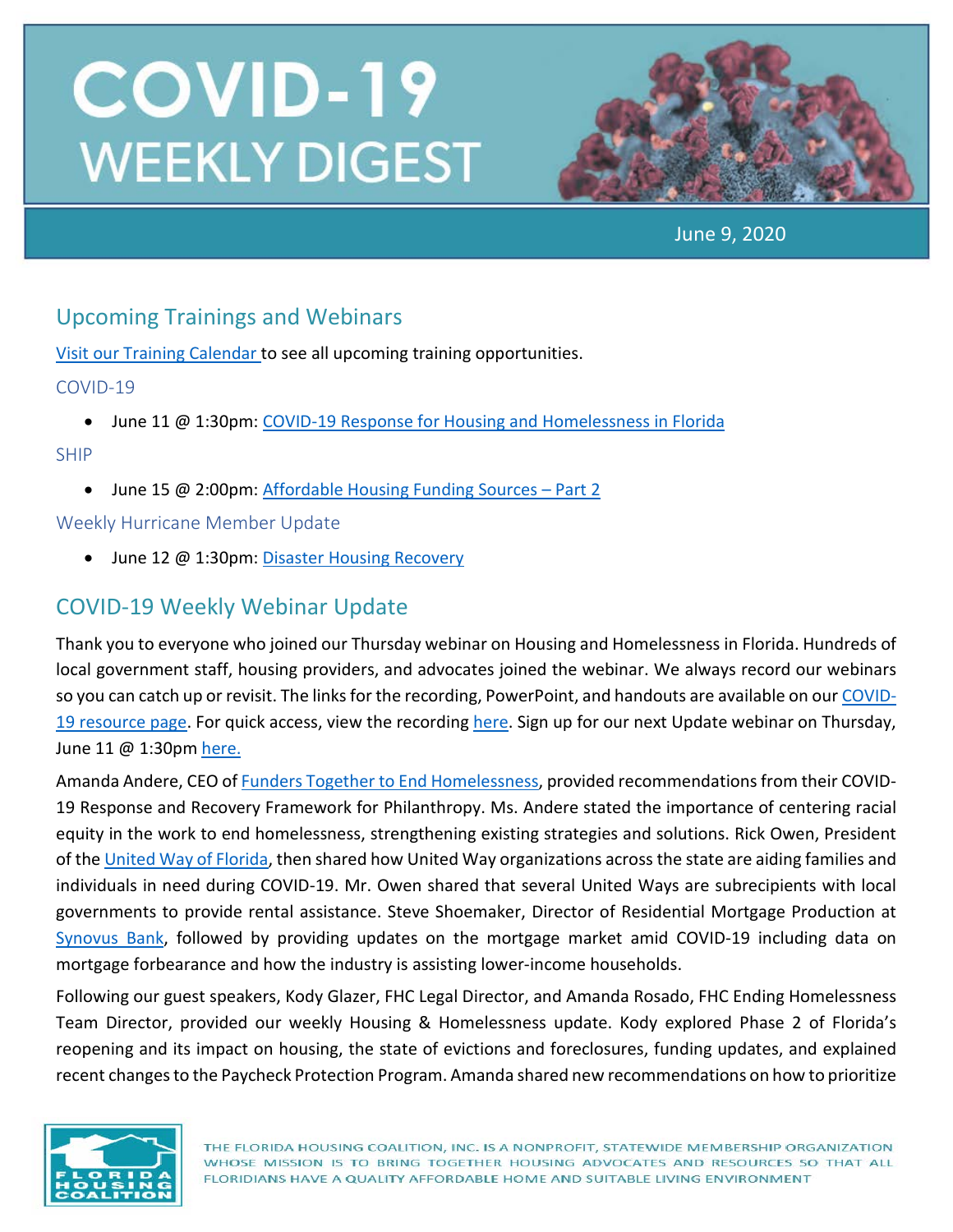

June 9, 2020

households for rehousing now that non-congregate shelters might be closing. Amanda also provided some examples of targeting prevention for households requesting assistance.

### June 11 Weekly Webinar

Join us this Thursday as we provide the latest update on the housing and homelessness response to COVID-19 in Florida. Joining us this week are:

• Jeffrey Hearne, Director of Litigation, Legal Services of Greater Miami

Kody Glazer and Amanda Rosado of the Florida Housing Coalition will provide updates on new federal, state, and local news, guidance, and best practices. [Register here.](https://attendee.gotowebinar.com/register/9138769422186922763)

### National Updates

#### Congress

On Friday, June 5, a better-than-expected jobs report prompted [some top Republicans to argue that additional](https://www.nbcnews.com/politics/politics-news/republicans-say-may-jobs-report-suggests-new-coronavirus-spending-unnecessary-n1225841)  [COVID-19 aid may not be necessary.](https://www.nbcnews.com/politics/politics-news/republicans-say-may-jobs-report-suggests-new-coronavirus-spending-unnecessary-n1225841) This jobs report found that [payroll employment rose by 2.5 million](https://www.bls.gov/news.release/empsit.nr0.htm) in May and the national unemployment rate dropped from 14.7% to 13.3%. Senate Minority Leader Chuck Schumer said in response to this that "now is not the time to be complacent or take a victory lap." Senate Majority Leader Mitch McConnell says that [the next stimulus bill will be the last one](https://www.forbes.com/sites/zackfriedman/2020/05/31/stimulus-checks-final/#4cf989f4c476) and has referred to the HEROES Act as "dead on arrival." However, we may see some of the provisions in the HEROES Act related to housing and homelessness in the next relief package.

On Friday, May 15, the [U.S. House of Representatives passed the HEROES Act](https://www.businessinsider.com/house-passes-coronavirus-relief-bill-dubbed-heroes-act-2020-5) by a 208-199 vote. The \$3 trillion bill aimed at providing COVID-19 relief [contains \\$200 billion](https://nlihc.org/resource/overview-housing-and-homeless-provisions-heroes-act) for housing and homelessness. The HEROES Act includes \$100 billion in emergency rental assistance, \$75 billion in homeownership assistance, \$4 billion for tenant-based rental assistance (including \$1 billion in new temporary vouchers), \$5 billion for CDBG, \$11.5 billion for ESG, \$15 million for HOPWA, and more. The HEROES Act also includes an eviction moratorium for all dwelling units for 12 months. A breakdown of the proposed funding for housing and homelessness provisions can be found [here.](https://nlihc.org/resource/overview-housing-and-homeless-provisions-heroes-act) There are also stand-alone bills in Congress [\(S. 3685](https://www.congress.gov/bill/116th-congress/senate-bill/3685)[/H.R. 6820\)](https://www.congress.gov/bill/116th-congress/house-bill/6820?q=%7B%22search%22%3A%5B%22emergency+rental+assistance%22%5D%7D&r=2&s=3) that provide \$100 billion in rental assistance sponsored by Sen. Sherrod Brown and Reps. Maxine Waters and Denny Heck. An analysis of those bills can be found [here.](https://nlihc.org/sites/default/files/Emergency-Rental-Assistance.pdf)

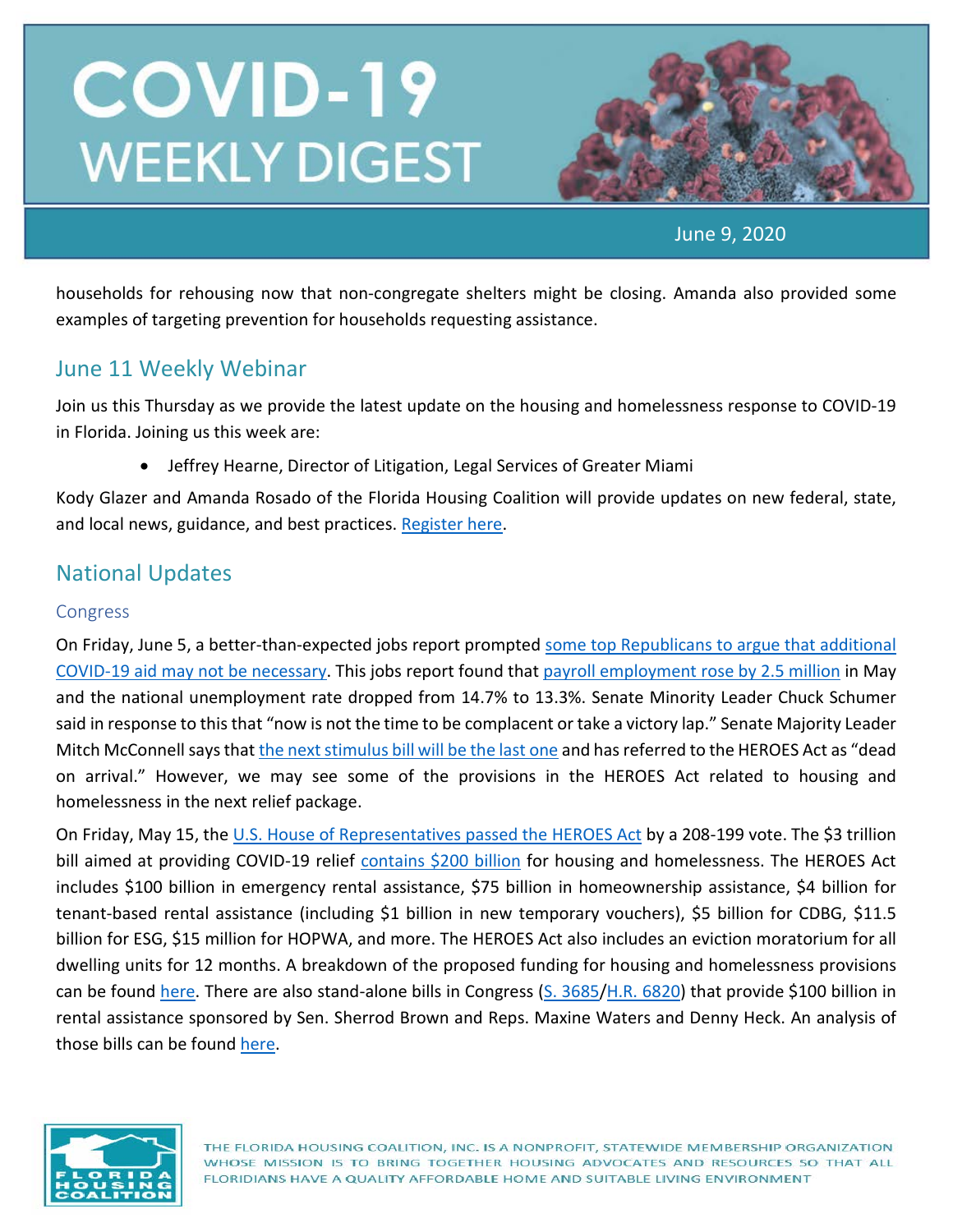

June 9, 2020

#### Paycheck Protection Program (PPP) Guidelines Amended

Congress [passed a bill amending various provisions of the PPP.](https://www.cnbc.com/2020/06/03/sen-ron-johnson-blocks-ppp-small-business-loan-legislation.html) Among the changes, borrowers now have 24 weeks, rather than 8 weeks, to disburse their loan funds to qualify for forgiveness. Second, the mandatory amount of the loan needed to be spent on payroll is decreased from 75% to 60%. Thirdly, for amounts not forgiven, new borrowers now have up to 5 years to repay the loan. Existing borrowers will need to modify their existing agreement to extend the loan term.

## Federal Guidance

#### Department of Housing and Urban Development

HUD published a new [CARES Act allocation Excel sheet](https://www.hud.gov/program_offices/comm_planning/budget/fy20) on May 22. The Excel sheet shows the three allocations of CDBG-CV, ESG-CV 1, and HOPWA-CV. You can read more about [the methodology](http://www.hud.gov/sites/dfiles/CPD/documents/Revised_CDBG-CV2_Methodology.pdf) for round 2 and 3 allocations for CDBG CARES Act funds. The Federal Housing Administration (FHA) announced on June 4, a new, temporary [policy](https://www.hud.gov/sites/dfiles/OCHCO/documents/2020-16hsngml.pdf) that provides guidance to lenders to obtain FHA insurance endorsement on mortgages where the borrower has requested or obtained a COVID-19 forbearance.

HUD ESG Grantees can find the latest guidance and announcements [here.](https://www.hudexchange.info/programs/esg/) HUD released a [resource](https://files.hudexchange.info/resources/documents/CARES-Act-Moratorium-on-Evictions-and-Effect-on-the-HOPWA-Program-FAQs.pdf) on how the CARES Act eviction moratorium affects the HOPWA program.

HUD CDBG Grantees can find the latest resources and fact sheets [here.](https://www.hud.gov/program_offices/comm_planning/cdbg_programs_covid-19)

HUD HOME Participating Jurisdictions can find the memoranda to provide guidance, necessary statutory suspensions, and regulatory waivers [here.](https://www.hudexchange.info/news/hud-issues-memoranda-on-suspensions-and-waivers-for-home-program-covid-19-response/)

#### Federal Housing Finance Administration

FHFA announced on May 14 that Fannie Mae and Freddie Mac ar[e extending their moratorium on foreclosures](https://www.fhfa.gov/Media/PublicAffairs/Pages/FHFA-Extends-Foreclosure-and-Eviction-Moratorium.aspx?utm_source=NLIHC+All+Subscribers&utm_campaign=54a7baff20-DHRC-5.1.2020-update_COPY_01&utm_medium=email&utm_term=0_e090383b5e-54a7baff20-293269037&)  [and evictions until at least June 30, 2020.](https://www.fhfa.gov/Media/PublicAffairs/Pages/FHFA-Extends-Foreclosure-and-Eviction-Moratorium.aspx?utm_source=NLIHC+All+Subscribers&utm_campaign=54a7baff20-DHRC-5.1.2020-update_COPY_01&utm_medium=email&utm_term=0_e090383b5e-54a7baff20-293269037&) The foreclosure moratorium applies to single-family, Enterprisebacked mortgages only.

Fannie Mae has offered guidance for homeowners navigating forbearance [here.](https://www.fanniemae.com/portal/media/corporate-news/2020/covid-19-mortgage-options-7010.html) Fannie Mae also released a [letter to single-family servicers](https://singlefamily.fanniemae.com/media/22916/display?utm_source=NLIHC+All+Subscribers&utm_campaign=54a7baff20-DHRC-5.1.2020-update_COPY_01&utm_medium=email&utm_term=0_e090383b5e-54a7baff20-293269037&ct=t(DHRC-5.1.2020-update_COPY_01)) on payment deferral.

#### Federal Emergency Management Agency

This week, [FEMA announced](https://www.fema.gov/news-release/2020/06/08/fema-disburses-emergency-food-and-shelter-program-funding) that the Emergency Food and Shelter Program (EFSP) National Board will begin disbursing \$320 million to assist organizations in communities across the country dedicated to providing food, shelter and supportive services to people with economic emergencies, including our nation's hungry and

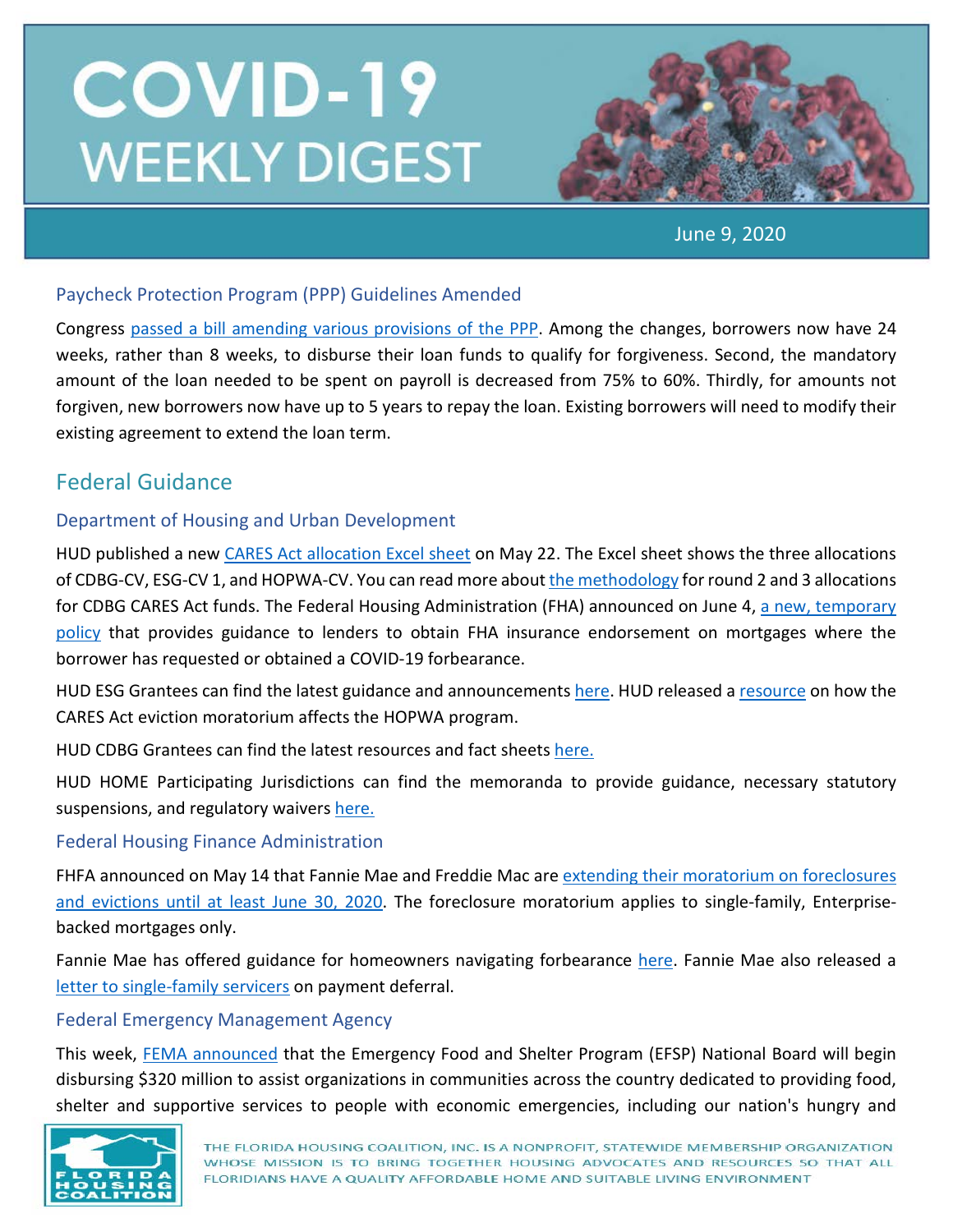

June 9, 2020

homeless populations. These funds are for people with non-disaster related emergencies and can be used for a broad range of services, including: mass shelter, mass feeding, food pantries and food banks, payment of onemonth's utility bills to prevent loss of services, payment of one-month's rent/mortgage to prevent evictions/foreclosures and transition assistance from shelters to stable living conditions.

### National & State Housing News

#### Florida Eviction & Foreclosure Moratorium Extended to July 1

On June 1, Governor Ron DeSantis [extended the statewide eviction and foreclosure moratorium until July 1,](https://static-s3.lobbytools.com/docs/2020/6/1/120906_137_limited_extension_mortgage_foreclosure_eviction_relief_.pdf)  [2020.](https://static-s3.lobbytools.com/docs/2020/6/1/120906_137_limited_extension_mortgage_foreclosure_eviction_relief_.pdf) This one month extension of moratorium is essential to housing security as our economy reopens and Floridians receive unemployment assistance. We thank Governor DeSantis for this action. The CARES Act provides [additional eviction and foreclosure protections](https://www.nhlp.org/wp-content/uploads/2020.03.27-NHLP-CARES-Act-Eviction-Moratorium-Summary.pdf) for properties assisted by federal resources through July 25.

Advocates should be prepared in the event this moratorium is not extended. Eviction and foreclosure moratorium advocacy be achieved with local elected officials, local police departments, and circuit court jurisdictions. Contact us for more information.

#### Furman Center Report – Understanding the Potential Magnitude of Rent Shortfalls in NYC Due to COVID

The NYC Furman Center released a [report](https://furmancenter.org/thestoop/entry/understanding-the-potential-magnitude-of-rent-shortfalls-in-new-york-state) on June  $4<sup>th</sup>$  that assesses the rent burden for various household makeups before and after the CARES Act's enhanced Unemployment Insurance (UI) benefits expire on July 31<sup>st</sup>. The report provides a good framework for states and localities across the county to analyze how unemployment claims relate to rental needs. The report found that although UI benefits will aid those who have received it through July 31<sup>st</sup>, once the CARES Act benefits (extra \$600 per month + state benefits) expire on that date, rent burden will dramatically increase for households with at least one member who remains unemployed due to COVID-19 - demonstrating the need for short-term and intermediate-term assistance.

#### Preparing for the Post-COVID 19 Land Grab

As with the 2008 Financial Crisis, we are expecting real estate investors to use COVID-19 as an opportunity to make a "land grab" for properties. As the New York Time[s reported](https://www.nytimes.com/2020/05/26/business/distressed-commercial-real-esate-coronavirus.html) on May 26, investors are preparing to "snap up" real estate at rock-bottom prices with a "staggering amount of dry powder." Next City posted an [article](https://nextcity.org/daily/entry/preparing-for-the-post-covid-19-land-grab) of how communities can prepare for this COVID-19 land grab and how impact investors and foundations could stem the negative long-term effects of COVID-19 by purchasing assets for community benefit.

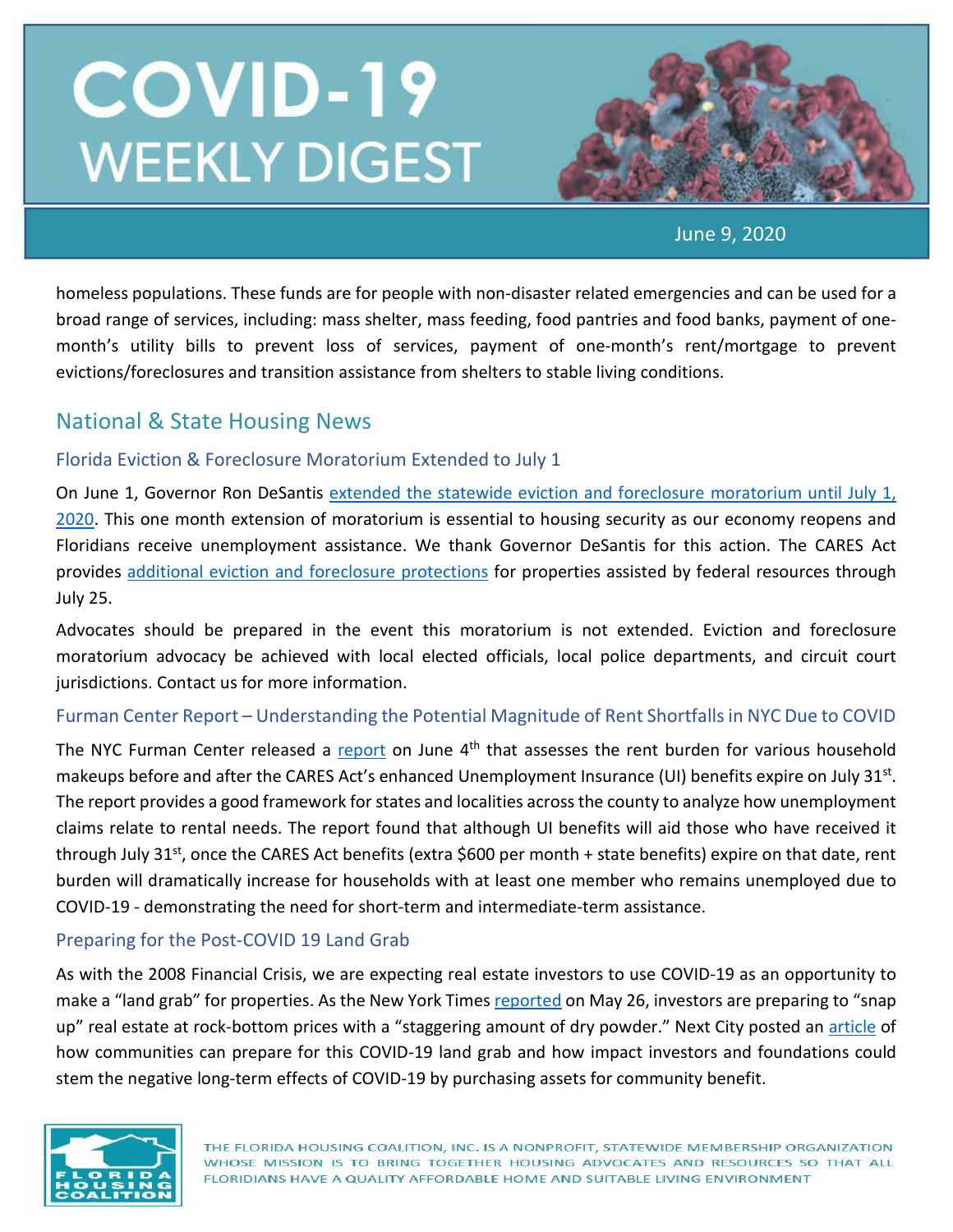

June 9, 2020

#### Department of Economic Opportunity

The second tranche of [CDBG funding under the CARES Act](https://www.hud.gov/program_offices/comm_planning/budget/fy20/) was announced on Friday, May 8. The State of Florida will receive \$63,017,132 for the second tranche; this is in addition to the \$16.6 million the state received for the first batch of CDBG-CV funding. Unlike the first tranche, this second tranche can be used in both non-entitlement and entitlement communities. Th[e Department of Economic Opportunity \(DEO\)](https://floridajobs.org/community-planning-and-development/assistance-for-governments-and-organizations/community-development-block-grant-program) is responsible for administering these funds. We are awaiting guidance from DEO as to how they plan to spend this money. Local governments should stay tuned for updates.

#### Coronavirus Relief Fund

The State of Florida is to receive nearly [\\$6 billion through the Coronavirus Relief Fund.](https://home.treasury.gov/system/files/136/Payments-to-States-and-Units-of-Local-Government.pdf) This money can be used [for rental and mortgage assistance.](https://home.treasury.gov/system/files/136/Coronavirus-Relief-Fund-Frequently-Asked-Questions.pdf) Twelve local governments that serve 500,000 or more persons received a direct allocation from Treasury as well. Local governments that did not receive an allocation will need to stay tuned for updates – there is no legal requirement that the state or the local governments that received a direct allocation transfer the dollars to smaller entities within its jurisdiction. A majority of the local governments that received the direct allocation are utilizing or planning to use the funding for rental and mortgage assistance. We are waiting to see how the state will use its funding.

#### Department of Children and Families

Find more information on DCF's response to COVID-19 [here.](https://lnks.gd/l/eyJhbGciOiJIUzI1NiJ9.eyJidWxsZXRpbl9saW5rX2lkIjoxMDUsInVyaSI6ImJwMjpjbGljayIsImJ1bGxldGluX2lkIjoiMjAyMDA0MjQuMjA2MzkzMTEiLCJ1cmwiOiJodHRwczovL3d3dy5teWZsZmFtaWxpZXMuY29tL2NvdmlkMTkvIn0.EATecvOpfQk6trk8L6BcWf0NHHqN-eSO24OO4t_XgnE/br/77839344424-l)

#### Estimated 8.5% of Home Mortgages are in Forbearance

The Mortgage and Bankers Association's [latest survey](https://www.mba.org/2020-press-releases/june/share-of-mortgage-loans-in-forbearance-increases-to-846) finds that an estimated 4.2 million homeowners are in forbearance plans. 11.82% of mortgages backed by Ginnie Mae are in forbearance, the largest overall share of loans in forbearance by investor type. 6.39% of Fannie Mae and Freddic Mac loans are in forbearance.

### Continuums of Care

HUD published [a framework](https://www.hudexchange.info/resource/6046/covid19-homeless-system-response-rehousing-activation-planning-and-implementation-tips/?utm_source=HUD+Exchange+Mailing+List&utm_campaign=77fe08cb88-SNAPS-COVID-19-Digest-06-04-2020&utm_medium=email&utm_term=0_f32b935a5f-77fe08cb88-19409773) on how communities can begin to rebuild and transform their housing systems that have significantly shifted due to COVID-19. HUD advises communities to develop a coordinated funding approach now and offers several tips for housing with equity. HUD will be releasing several more resources for rehousing in the coming week. CoCs should continue to look at their prioritization of households in light of COVID-19 and think of simplifying criteria in ways that are equitable and ensure people who are vulnerable and disproportionately impacted by COVID-19 have access to safe and stable housing. HUD has [offered guidance](https://files.hudexchange.info/resources/documents/Changes-to-Coordinated-Entry-Prioritization-to-Support-and-Respond-to-COVID-19.pdf)